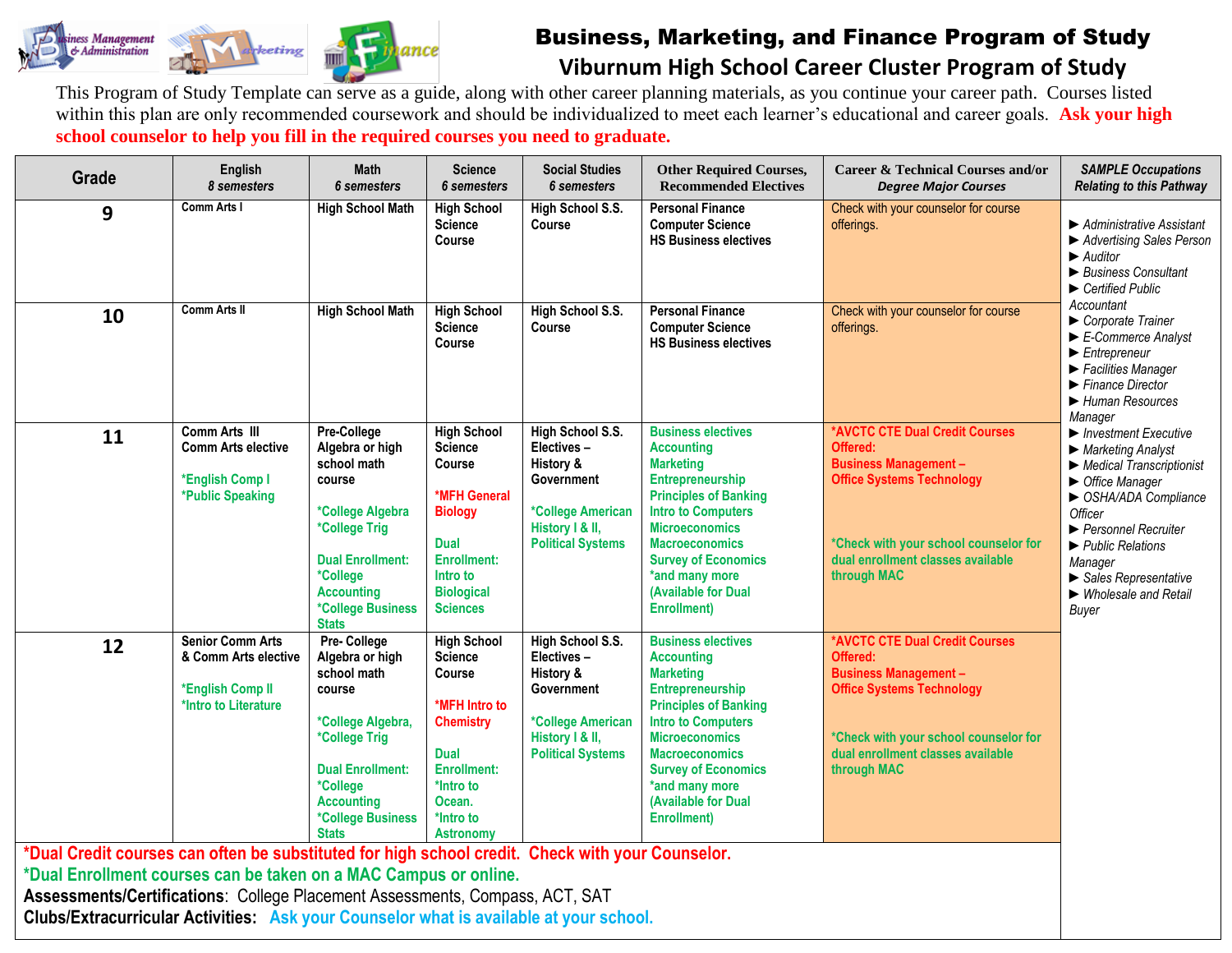## **CTSO(s): □ FBLA □ Skills USA □ DECA**

**Work-Based Learning:** □ After School Employment □ Internship/Mentorship □ Job Shadowing □ Service Learning □ Supervised Business Experience

|                                         | Entrepreneur                                                    | <b>Information Systems</b>     | <b>Affirmative Action Coordinator</b>          | Agent                                      | Administrative Assistant        |
|-----------------------------------------|-----------------------------------------------------------------|--------------------------------|------------------------------------------------|--------------------------------------------|---------------------------------|
|                                         | <b>Chief Executive Officer</b><br><b>General Manager</b>        | Manager                        | Compensation & Benefits Manager                | <b>Assistant Department Manager</b>        | <b>Administrative Support</b>   |
|                                         | <b>Accounting Manager</b>                                       | <b>Accounting Clerk</b>        | Compensation, Benefits & Job Specialist        | <b>Assistant Store Manager</b>             | Communications                  |
|                                         | <b>Accounts Payable Manager</b>                                 | <b>Accounting Supervisor</b>   | Conciliator/Mediator/Arbitrator                | <b>Broker</b>                              | <b>Equipment Operator</b>       |
|                                         | <b>Assistant Credit Manager</b>                                 | Adjuster                       | Corporate Trainer                              | <b>Budget Analyst</b>                      | Computer Operator               |
|                                         | <b>Billing Manager</b>                                          | <b>Chief Technology</b>        | Employee Assistance Plan Manager               | <b>Customer Service Supervisor</b>         | <b>Customer Service</b>         |
|                                         | Business & Development                                          | Officer                        | <b>Employer Relations Representative</b>       | Demonstrator and Product Promoter          | Assistant                       |
|                                         | Manager                                                         | Auditor                        | Employment & Placement Manager                 | Department Manager                         | Data Entry Specialist           |
|                                         | Compensation & Benefits                                         | Bookkeeper                     | Employment Interviewer, Private or Public      | Director of Non-Profit Agency/Organization | Desktop Publisher               |
|                                         | Manager                                                         | <b>Budget Analyst</b>          | <b>Employment Service</b>                      | Distribution Worker                        | Dispatcher                      |
|                                         | Credit & Collections                                            | <b>Budget Manager</b>          | <b>Equal Employment Opportunity Specialist</b> | E-commerce Manager & Entrepreneur          | <b>Executive Assistant</b>      |
|                                         | Manager                                                         | <b>Billing Supervisor</b>      | Human Resources Assistant                      | <b>Industrial Production Manager</b>       | <b>Information Assistant</b>    |
| Sample Career Specialties / Occupations | Payroll Manager                                                 | <b>Management Analyst</b>      | Human Resources Consultant                     | <b>International Distribution Manager</b>  | Legal Secretary                 |
|                                         | <b>Risk Manager</b><br><b>Operations Manager</b>                | Controller                     | Human Resources Coordinator                    | <b>International Merchandising Manager</b> | <b>Medical Transcriptionist</b> |
|                                         | <b>Public Relations Manager</b>                                 | Merger & Acquisitions          | Human Resources Generalist                     | & Supervisor                               | <b>Office Manager</b>           |
|                                         | Human Resource Manager                                          | Manager                        | Human Resources Information                    | Logistics Manager/Coordinator              | Paralegal                       |
|                                         | <b>Management Analyst</b>                                       | Price Analyst                  | <b>Systems Specialist</b>                      | Logistics Manager/Supervisor               | Receptionist                    |
|                                         | <b>Facilities Manager</b>                                       | <b>Top Collections</b>         | Human Resources Manager                        | <b>Marketing Information Manager</b>       | Shipping & Receiving            |
|                                         | <b>Association Manager</b>                                      | Executive                      | <b>Identification Clerk</b>                    | <b>Marketing Manager</b>                   | Assistant                       |
|                                         | Sports & Entertainment                                          | <b>Information Technology</b>  | <b>Industrial Relations Director</b>           | <b>Operations Analyst</b>                  | Stenographer                    |
|                                         | Manager                                                         | Director                       | <b>International Human Resources Manager</b>   | <b>Operations Specialties Manager</b>      | <b>Word Processor</b>           |
|                                         | <b>Hospital Manager</b>                                         | <b>Chief Financial Officer</b> | Interpreter/Translator                         | <b>Product Manager</b>                     |                                 |
|                                         | <b>Government Manager</b><br><b>Public Organization Manager</b> | <b>Finance Director</b>        | Labor & Personnel Relations Specialist         | Project Manager                            |                                 |
|                                         | Manufacturing Manager                                           | Certified Public               | Meeting & Convention Planner                   | <b>Public Relations Specialist</b>         |                                 |
|                                         | <b>Purchasing Manager</b>                                       | Accountant                     | Occupational Analyst                           | Research & Development Manager             |                                 |
|                                         | <b>First Line Supervisor</b>                                    | Project Manager                | Organizational Behaviorist                     | Sales Manager/Representative               |                                 |
|                                         | Senior Manager                                                  | <b>Cost Accountant</b>         | <b>OSHA/ADA Compliance Officer</b>             | Salesperson                                |                                 |
|                                         | Management Trainee                                              | Librarian                      | Pay Equity Officer                             | Supply Chain Manager                       |                                 |
|                                         | Small Business Owner                                            | Payroll Accounting             | Payroll Professional                           | Traffic, Shipping, & Receiving Clerk       |                                 |
|                                         |                                                                 | Clerk                          | <b>Personnel Recruiter</b>                     | Training and Development Manager           |                                 |
|                                         |                                                                 |                                | Training & Development Manager                 | Warehouse Manager                          |                                 |
|                                         |                                                                 |                                | Training & Development Specialist              | Wholesale & Retail buyer                   |                                 |
|                                         |                                                                 |                                |                                                | Wholesale, Freight, Stocking, Handling     |                                 |
|                                         |                                                                 |                                |                                                | Material Moving and Packing Worker         |                                 |
|                                         |                                                                 |                                |                                                |                                            |                                 |
| Path-ways                               |                                                                 | <b>Business</b>                |                                                |                                            |                                 |
|                                         | <b>General Management</b>                                       | <b>Information</b>             | <b>Human Resources Management</b>              | <b>Operations Management</b>               | Administrative                  |
|                                         |                                                                 | <b>Management</b>              |                                                |                                            | <b>Support</b>                  |
|                                         |                                                                 |                                |                                                |                                            |                                 |